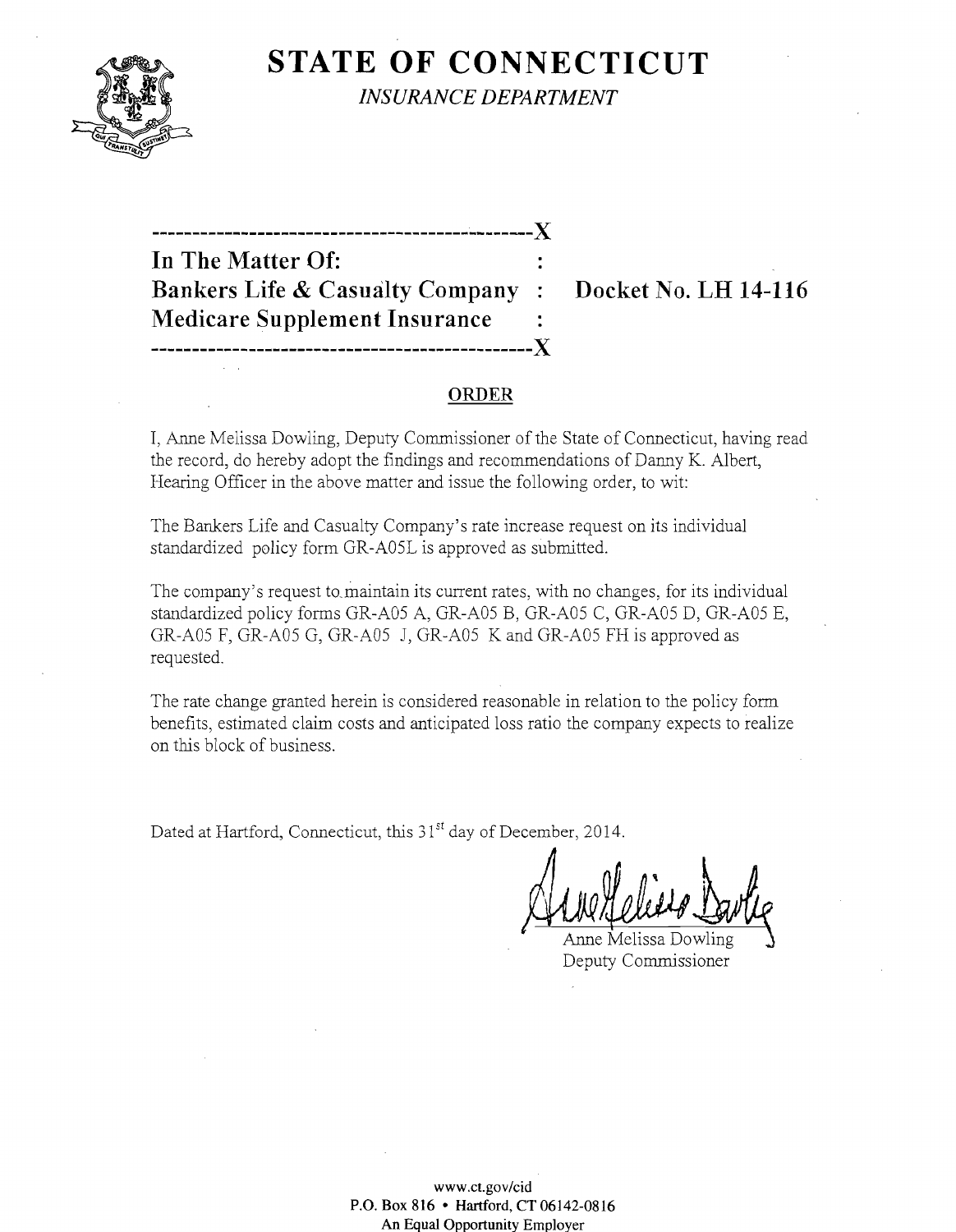STATE OF CONNECTICUT *INSURANCE DEPARTMENT* 

| In The Matter Of:                           |       |
|---------------------------------------------|-------|
| <b>Bankers Life &amp; Casualty Company:</b> |       |
| <b>Medicare Supplement Insurance</b>        |       |
|                                             | --- X |

-----------------------------------------------)(

 $B<sub>2</sub>$  Docket No. LH 14-116

# PROPOSED FINAL DECISION

# 1. INTRODUCTION

The Insurance Commissioner of the State of Connecticut is empowered to review rates charged for individual and group Medicare supplement policies sold to any resident of this State who is eligible for Medicare. The source for this regulatory authority is contained in Chapter 700c and Section 38a-495a of the Connecticut General Statutes.

After due notice a hearing was held at the Insurance Department in Hartford on December 17,2014 to consider whether or not the rate increase requested by Bankers Life and Casualty Company on its individual standardized Medicare supplement business should be approved.

No members from the general public attended the hearing.

No representative from Bankers Life and Casualty Company attended the hearing.

The hearing was conducted in accordance with the requirements of Section 38a-474, Connecticut General Statutes, the Uniform Administrative Procedures Act, Chapter 54 of the Connecticut General Statutes, and the Insurance Department Rules of Practice, Section 38a-8-1 et seq. of the Regulations of Connecticut State Agencies.

A Medicare supplement (or Medigap) policy is a private health insurance policy sold on an individual or group basis which provides benefits that are additional to the benefits provided by Medicare. For many years Medicare supplement policies have been highly regulated under both state and federal law to protect the interests of persons eligible for Medicare who depend on these policies to provide additional coverage for the costs of health care.

Effective December 1, 2005, Connecticut amended its program of standardized Medicare supplement policies in accordance with Section 38a-495a of the Connecticut General Statutes, and Sections 38a-495a-1 through 38a-495a-21 of the Regulations of Connecticut Agencies. This program, which conforms to federal requirements, provides that all insurers offering Medicare supplement policies for sale in the state must offer the basic "core" package of benefits known as Plan A. Insurers may also offer anyone or more of eleven other plans (Plans B through N).

> www.ct.gov/cid P.O. Box 816 • Hartford, CT 06142-0816 An Equal Opportunity Employer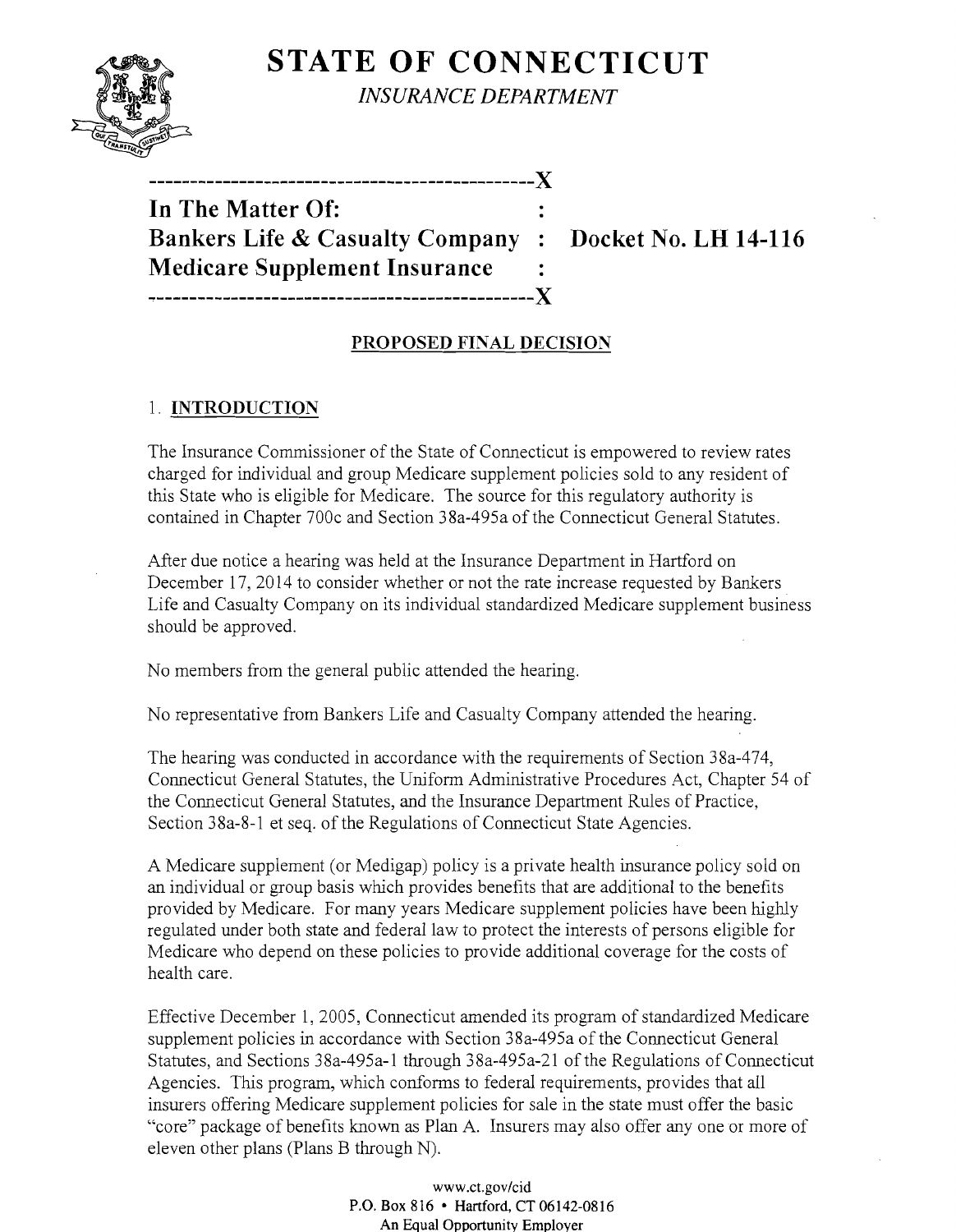Effective January 1,2006, in accordance with Section 38a-495c of the Connecticut General Statutes (as amended by Public Act 05-20) premiums for all Medicare supplement policies in the state must use community rating. Rates for Plans A through N must be computed without regard to age, gender, previous claims history or the medical condition of any person covered by a Medicare supplement policy or certificate.

The statute provides that coverage under Plan A through N may not be denied on the basis of age, gender, previous claims history or the medical condition of any covered person. Insurers may exclude benefits for losses incurred within six months from the effective date of coverage based on a pre-existing condition.

Effective October 1, 1998, carriers that offer Plan B or Plan C must make these plans as well as Plan A, available to all persons eligible for Medicare by reason of disability.

Insurers must also make the necessary arrangements to receive notice of all claims paid by Medicare for their insureds so that supplemental benefits can be computed and paid without requiring insureds to file claim forms for such benefits. This process of direct notice and automatic claims payment is commonly referred to as "piggybacking" or "crossover".

Sections 38a-495 and 38a-522 of the Connecticut General Statutes, and Section 38a-495a-1O of the Regulations of Connecticut Agencies, state that individual and group Medicare supplement policies must have anticipated loss ratios of 65% and 75%, respectively. Under Sections 38a-495-7 and 38a-495a-lO of the Regulations of Connecticut Agencies, filings for rate increases must demonstrate that actual and expected losses in relation to premiums meet these standards, and anticipated loss ratios for the entire future period for which the requested premiums are calculated to provide coverage must be expected to equal or exceed the appropriate loss ratio standard.

Section 38a-473 of the Connecticut General Statutes provides that no insurer may incorporate in its rates for Medicare supplement policies factors for expenses that exceed 150% of the average expense ratio for that insurer's entire written premium for all lines of health insurance for the previous calendar year.

## II. **FINDING OF FACT**

After reviewing the exhibits entered into the record of this proceeding, the testimony of the witnesses, and utilizing the experience, technical competence and specialized knowledge of the Insurance Department, the undersigned makes the following findings of fact:

1. Bankers Life and Casualty submitted rate increase proposals for the following Medicare supplement policy forms:

Individual Standardized Policy Forms GR-A05A through GR-A05L

- 2. The proposed rates for these policy forms are expected to satisfy the Connecticut regulatory loss ratio requirement of 65%.
- 3. The proposed rates are intended to be effective through year-end 2015.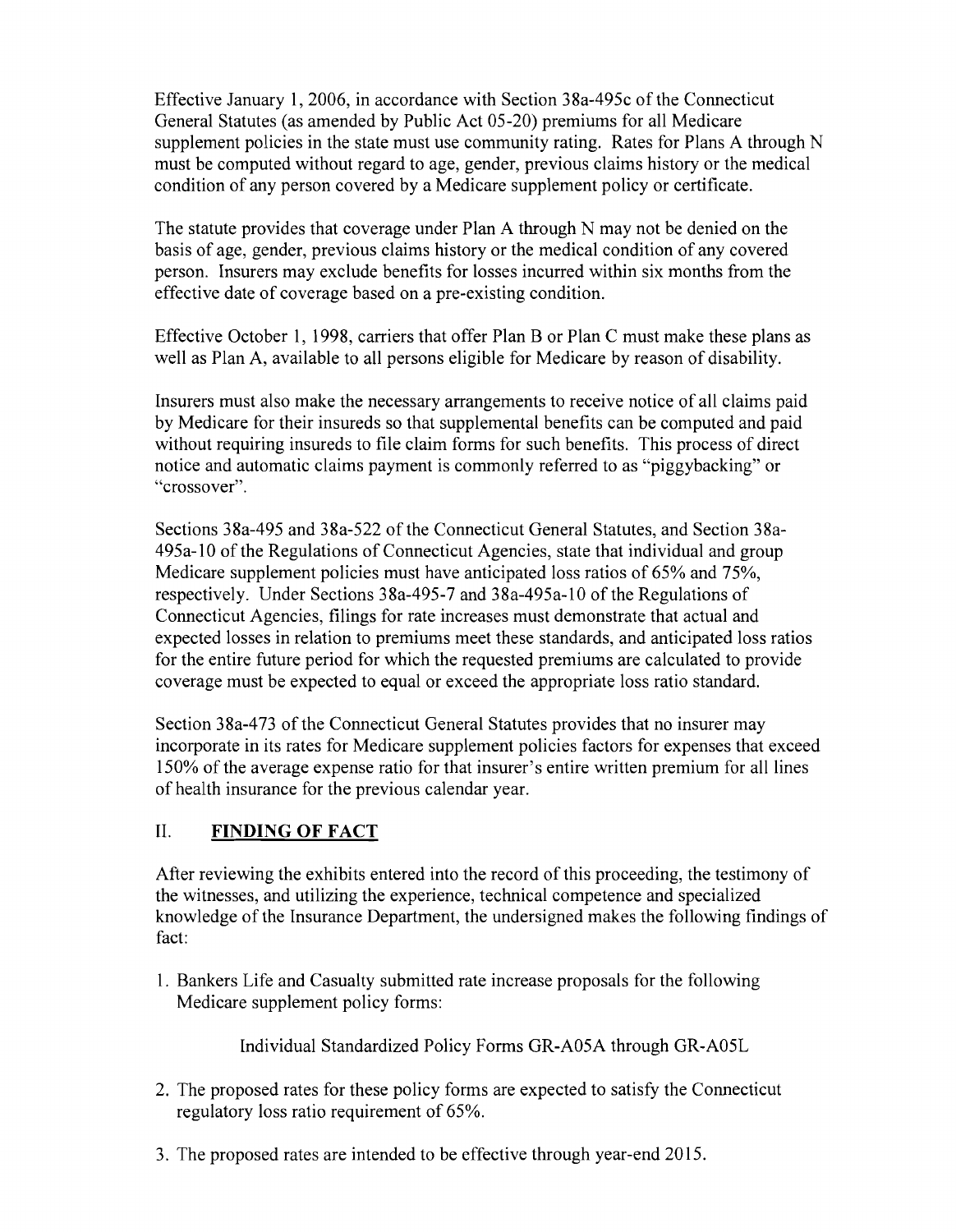- 4. Bankers certified that their expense factors are in compliance with Section 38a-473,  $C.G.S.$ .
- 5. The company is complying with subsection (e) of section 38a-495c, C.G.S., relative to the automatic claim-processing requirement (crossover/piggybacking).
- 6. Bankers Life and Casualty has requested the following rate increase for this form:

Plan Rate Increase L 2.0%

Bankers' is also requesting no rate increase for Plans A, B, C, D, E, F, G, J, K and High Deductible F.

- 7. The last rate increase approved for this form was 5% in 2012.
- 8. The following are in-force counts on a nationwide basis as well as Connecticut specific as of  $6/2014$  by plan:

| Plan           | Connecticut | Nationwide |
|----------------|-------------|------------|
| $\mathbf{A}$   |             | 43         |
| $\bf{B}$       | 2           | 349        |
| $\overline{C}$ | 7           | 1,733      |
| D              | 9           | 1,174      |
| E              | 92          | 1,717      |
| F              | 16          | 3,018      |
| FH             | 796         | 1,483      |
| G              | 24          | 253        |
| J              | 96          | 11,962     |
| K              | 5           | 135        |
|                | 13          | 423        |
| Total          | 1,061       | 22,290     |
|                |             |            |

9. The 2011, 2012, 2013 and inception-to-date loss ratios on a nationwide basis, by plan, are as follows:

| Plan  | 2011  | 2012  | 2013  | Inception |
|-------|-------|-------|-------|-----------|
| A     | 58.2% | 64.4% | 53.0% | 78.9%     |
| B     | 69.1% | 63.5% | 69.5% | 71.7%     |
| C     | 62.3% | 59.3% | 56.1% | 72.2%     |
| D     | 76.0% | 80.9% | 81.6% | 73.1%     |
| Ε     | 63.6% | 59.8% | 57.1% | 69.1%     |
| F     | 61.5% | 59.6% | 57.5% | 64.7%     |
| FH    | 63.1% | 69.3% | 55.5% | 57.9%     |
| G     | 64.1% | 59.6% | 47.5% | 67.4%     |
| J.    | 67.8% | 61.8% | 62.5% | 67.8%     |
| K     | 63.6% | 46.8% | 51.4% | 58.3%     |
|       | 74.7% | 79.9% | 69.2% | 73.1%     |
| Total | 65.8% | 62.1% | 61.0% | 69.2%     |